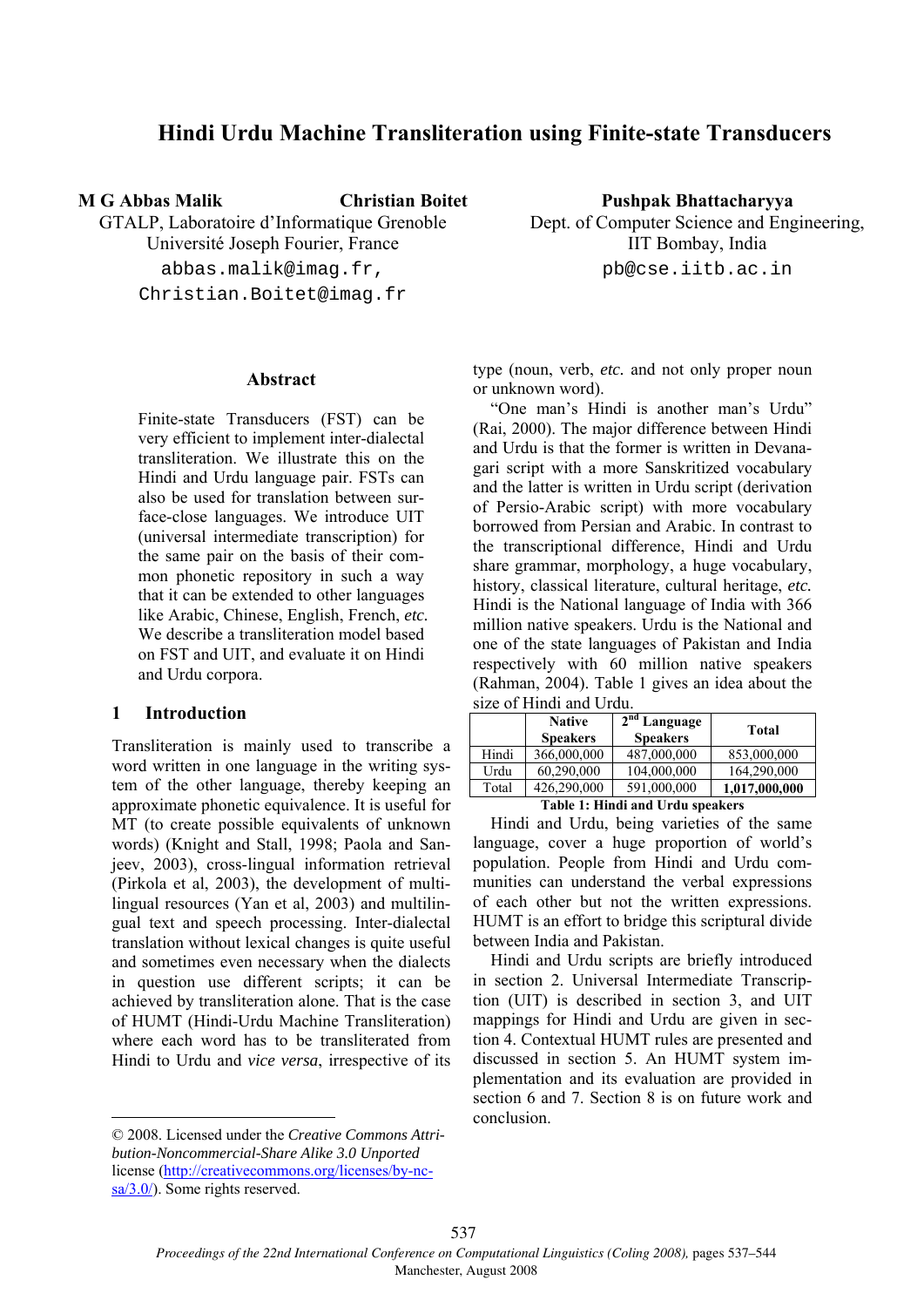# **2 HUMT**

There exist three languages at the border between India and Pakistan: Kashmiri, Punjabi and Sindhi. All of them are mainly written in two scripts, one being a derivation of the Persio-Arabic script and the other being Devanagari script. A person using the Persio-Arabic script cannot understand the Devanagari script and *vice versa*. The same is true for Hindi and Urdu which are varieties or dialects of the same language, called *Hindustani* by Platts (1909).

PMT (Punjabi Machine Transliteration) (Malik, 2006) was a first effort to bridge this scriptural divide between the two scripts of Punjabi namely Shahmukhi (a derivation of Perio-Arabic script) and Gurmukhi (a derivation of Landa, Shardha and Takri, old Indian scripts). HUMT is a logical extension of PMT. Our HUMT system is generic and flexible such that it will be extendable to handle similar cases like Kashmiri, Punjabi, Sindhi, *etc*. HUMT is also a special type of machine transliteration like PMT.

A brief account of Hindi and Urdu is first given for unacquainted readers.

### **2.1 Hindi**

The Devanagari (literally "godly urban") script, a simplified version of the alphabet used for Sanskrit, is a left-to-right script. Each consonant symbol inherits by default the vowel sound [ə]. Two or more consonants may be combined together to form a cluster called Conjunct that marks the absence of the inherited vowel [ə] between two consonants (Kellogg, 1872; Montaut, 2004). A sentence illustrating Devanagari is given below:

हिन्दी हिन्दुस्तान की क़ौमी ज़ुबान है.

[hɪndi hɪndustan ki qɔmi zuban hæ] (Hindi is the national language of India)

### **2.2 Urdu**

Urdu is written in an alphabet derived from the Persio-Arabic alphabet. It is a right-to-left script and the shape assumed by a character in a word is context-sensitive, *i.e.* the shape of a character is different depending on whether its position is at the beginning, in the middle or at the end of a word (Zia, 1999). A sentence illustrating Urdu is given below:

F ÌÐ y6Ð36G ¾6[6 zEegEZ Ð Xì y6[6Ei Ìòâ¯

[ʊrḓu pɑkɪstɑn ki qɔmi zubɑn hæ] (Urdu is the National Language of Pakistan.)

### **3 Universal Intermediate Transcription**

UIT (Universal Intermediate Transcription) is a scheme to transcribe texts in Hindi, Urdu, Punjabi, *etc.* in an unambiguous way encoded in AS-CII range  $32 - 126$ , since a text in this range is portable across computers and operating systems (James 1993; Wells, 1995). SAMPA (Speech Assessment Methods Phonetic Alphabet) is a widely accepted scheme for encoding the IPA (International Phonetic Alphabet) into ASCII. It was first developed for Danish, Dutch, French, German and Italian, and since then it has been extended to many languages like Arabic, Czech, English, Greek, Hebrew, Portuguese, Russian, Spanish, Swedish, Thai, Turkish, *etc.*

We define UIT as a logical extension of SAMPA. The UIT encoding for Hindi and Urdu is developed on the basis of rules and principles of SAMPA and X-SAMPA (Wells, 1995), that cover all symbols on the IPA chart. Phonemes are the most appropriate invariants to mediate between the scripts of Hindi, Punjabi, Urdu, *etc.*, so that the encoding choice is logical and suitable.

# **4 Analysis of Scripts and UIT Mappings**

For the analysis and comparison, scripts of Hindi and Urdu are divided into different groups on the basis of character types.

### **4.1 Consonants**

These are grouped into two categories:

**Aspirated Consonants:** Hindi and Urdu both have 15 aspirated consonants. In Hindi, 11 aspirated consonants are represented by separate characters *e.g.*  $\overline{\mathbf{g}}$  [k<sup>h</sup>],  $\overline{\mathbf{H}}$  [b<sup>h</sup>], *etc.* The remaining 4 consonants are represented by combining a simple consonant to be aspirated and the conjunct form of HA ह[h], *e.g.* ल [l] +  $\circ$  + ह [h] = ल्ह [l<sup>h</sup>].

In Urdu, all aspirated consonants are represented by a combination of a simple consonant to be aspirated and Heh Doachashmee ( $\triangle$ )  $[h], e.g. \subseteq [k] + [h]$  كه $[k] = [k^h], \cup [b] + [h]$  ك  $[b^h]$ ,  $\bigcup [l] + \infty [h] = \mathbf{L}$   $[l^h]$ , *etc.* 

The UIT mapping for aspirated consonants is given in Table 2.

| Hindi | Urdu                                    | <b>UIT</b> | Hindi | Urdu                             | UIT   |
|-------|-----------------------------------------|------------|-------|----------------------------------|-------|
| भ     | بھ $[b^h]$                              | $b_$ h     | है    | ر ه $\lceil r^{\text{h}} \rceil$ | $r_h$ |
| फ     | پھ $\left[\mathbf{p}^\mathrm{h}\right]$ | $p_h$      | ढ़    | [rʰ] رٌ <sup>م</sup>             | r`h   |
| थ     | [tʰ] تھ                                 | t d h      | ख     | [kʰ] کھ                          | $k_h$ |
| ਠ     | لمط [tʰ]                                | t`h        | घ     | گھ $[g^{\rm h}]$                 | g_h   |
| झ     | جھ $[$ ج $[$                            | d Z h      | ल्ह   | $[1^h]$ لو                       | $1_h$ |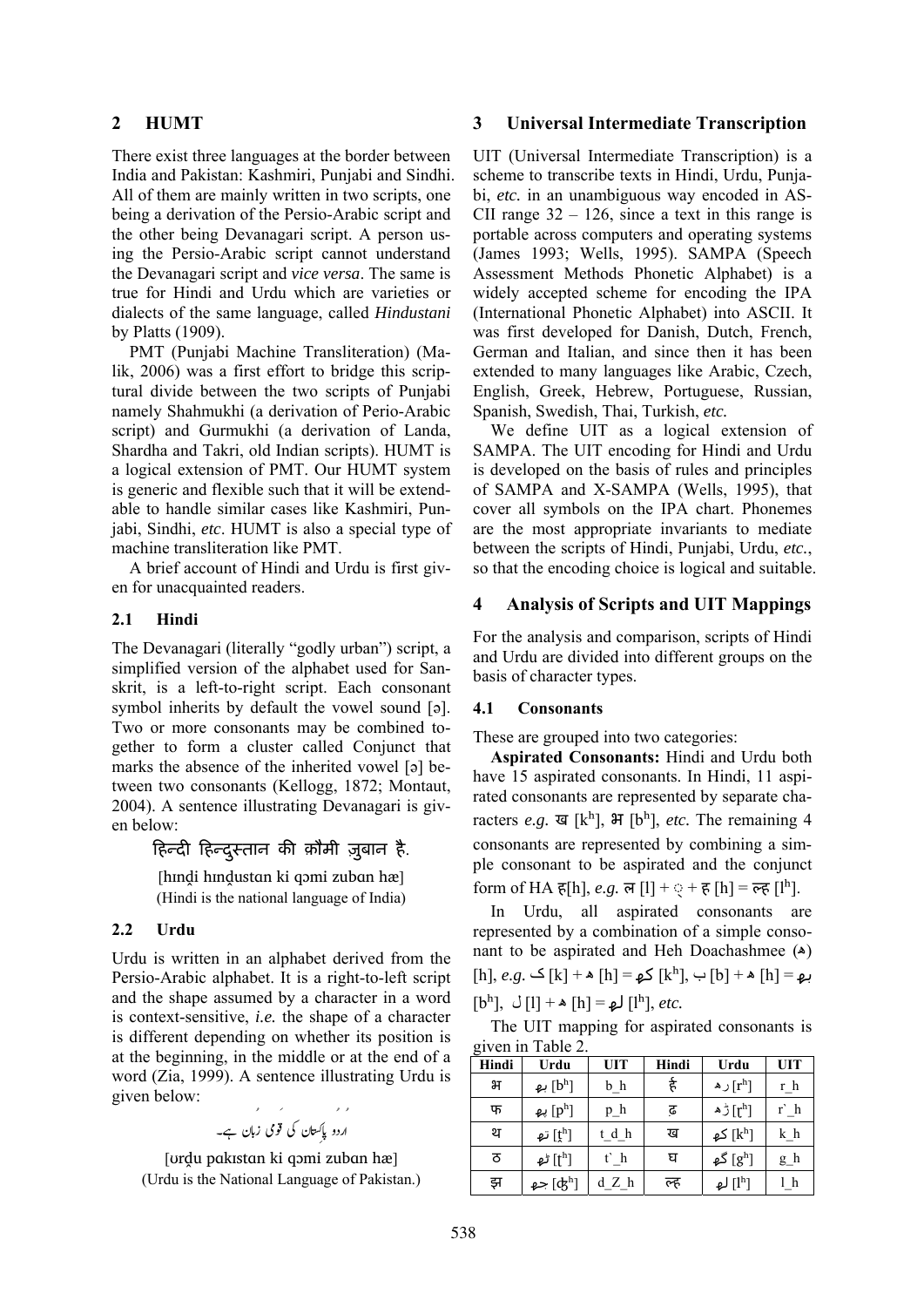| छ | جھ $[\mathfrak{t\mathfrak{f}}^h]$ |         | म्ह | مھ $[{\rm m^h}]$       | m h |
|---|-----------------------------------|---------|-----|------------------------|-----|
| ध | ده $[d^h]$                        | $d_d h$ | न्ह | نھ $[{\rm n}^{\rm h}]$ | n h |
| ढ | ڈھ $[d^h]$                        |         |     |                        |     |

**Table 2: Hindi Urdu aspirated consonants**

**Non-aspirated Consonants:** Hindi has 29 non-aspirated consonant symbols representing 28 consonant sounds as both SHA (श) and SSA  $(\nabla)$ 

represent the same sound [ʃ]. Similarly Urdu has 35 consonant symbols representing 27 sounds as multiple characters are used to represent the same sound *e.g.* Heh  $(\tau)$  and Heh-Goal  $(\cdot)$ represent the sound [h] and Theh ( $\triangle$ ), Seen (س) and Sad  $(\omega)$  represent the sound [s], *etc.* 

UIT mapping for non-aspirated consonants is given in Table 3.

| Hindi | Urdu              | UIT                  | Hindi                    | Urdu             | <b>UIT</b>     |
|-------|-------------------|----------------------|--------------------------|------------------|----------------|
| ब     | [b] ب             | b                    | स                        | [s] ص            | s2             |
| प     | [p] پ             | p                    | ज़                       | ض $[\mathbf{z}]$ | z2             |
| त     | [t̪] ت            | t_d                  | त                        | [t] ك            | t dl           |
| ट     | [t] ٹ             | $t^{\prime}$         | ज़                       | [z] ظ            | z3             |
| स     | [s] ث             | s1                   | $\overline{\phantom{a}}$ | [?] ع            | $\overline{?}$ |
| ज     | <u> ह</u> [ʤ]     | $d_Z$                | ग                        | [y] غ            | X              |
| च     | ह [t͡ʃ]           | $t_S$                | फ़                       | [f] ف            | $\mathbf f$    |
| ह     | $\zeta$ [h]       | h1                   | क़                       | [q] ف            | $\mathbf q$    |
| ख़    | [x] خ             | $\mathbf X$          | क                        | [k] ک            | k              |
| द     | $\Delta$ [d]      | d d                  | ग                        | [g] گ            | g              |
| ड     | $\frac{1}{2}$ [d] | $\mathbf{d}^{\cdot}$ | ल                        | [1] ل            | $\bf{l}$       |
| ज़    | [z] ذ             | z1                   | म                        | [m] م            | m              |
| ₹     | [r] ر             | $\mathbf r$          | न                        | [n] ن            | n              |
| 3     | ້ [ɲ]             | $r^{\prime}$         | व                        | [v] و            | $\mathbf V$    |
| ज़    | [z] ز             | Z                    | ह                        | $\circ$ [h]      | h              |
| ज़    | $\sqrt[3]{5}$     | Z                    | य                        | [j] ی            | $\mathbf{j}$   |
| स     | [s] س             | $\bf S$              | त                        | ة $[t]$          | t d2           |
| श     | [∫] ش             | $\mathbf S$          | ण                        | - [ทุ]           | $\mathbf{n}$   |
| ष     | [∫] ش             | S1                   | $\dot{\phi}$             | [ŋ] ں            | $\sim$         |

**Table 3: Hindi Urdu non-aspirated consonants**

## **4.2 Vowels**

Hindi has 11 vowels and 10 of them have nasalized forms. They are represented by 11 independent vowel symbols *e.g.* आ [ɑ], ऊ [u], औ [ɔ], *etc.* and 10 dependent vowel symbols *e.g.* ◌ा [ɑ], ◌ू [u], ◌ौ [ɔ], *etc.* called *maatraas*. When a vowel comes at the start of a word or a syllable, the independent form is used; otherwise the dependent form is used (Kellogg, 1872; Montaut, 2004).

Urdu contains 10 vowels and 7 of them have nasalized forms (Hussain, 2004; Khan, 1997). Urdu vowels are represented using four long vowels (Alef Madda  $(\tilde{I})$ , Alef  $(I)$ , Vav  $(g)$  and Choti Yeh  $(\epsilon)$ ) and three short vowels (Arabic Fatha – Zabar َ-, Arabic Damma – Pesh ُ- and Arabic Ka $sra - Zer$  =). Vowel representation is contextsensitive in Urdu. Vav (و) and Choti Yeh ( $\epsilon$ ) are also used as consonants.

Hamza  $(\epsilon)$  is a place holder between two successive vowel sounds, *e.g.* in کمائی] kəmɑi] (earning), Hamza  $(\epsilon)$  separates the two vowel sounds Alef ( $\theta$ ) [a] and Choti Yeh ( $\epsilon$ ) [i]. Noonghunna ( $\cup$ ) is used as nasalization marker. Analysis and mapping of Hindi Urdu vowels is given in Table 5.

### **4.3 Diacritical Marks**

Urdu contains 15 diacritical marks. They represent vowel sounds, except Hamza-e-Izafat ٔ and Kasr-e-Izafat  $\frac{1}{2}$  that are used to build compound words, *e.g.* سائنس ٔدارہِا] ɪḓɑrəhɪsɑɪns] (Institute of Science), تاريخِ پيدائش [tarixɪpedaɪʃ] (date of birth), *etc.* Shadda ّ- is used to geminate a consonant *e.g.* ّرب] rəbb] (God), هاّاچ] əʧʧʰɑ] (good), *etc.* Jazm - is used to mark the absence of a vowel after the base consonant (Platts, 1909). In Hindi, the conjunct form is used to geminate a consonant. Urdu diacritical marks mapping is given in Table 4.

| Hindi | Urdu             | <b>UIT</b>           | Hindi | Urdu         | <b>UIT</b> |
|-------|------------------|----------------------|-------|--------------|------------|
|       | $\circ$ [ə]      | $^{\textregistered}$ | ा     | $\circ$ [a]  | A          |
| ি     | $\circ$ [1]      |                      | न     | $\circ$ [ən] | @n         |
| ु     | $\circ$ [ʊ]      | U                    | ुन    | $\circ$ [on] | Un         |
| ू     | e<br>$\circ$ [u] | u                    | िन    | $\circ$ [m]  | In         |
| ी     | $\circ$ [i]      | i                    |       |              |            |

### **Table 4: Diacritical Marks of Urdu**

Diacritical marks are present in Urdu but sparingly used by people. They are very important for the correct pronunciation and understanding the meanings of a word. For example,

يہ سڑک بہت چوڑی ہے۔

[je sərək buhət  $f[\text{pri} \hbar \mathcal{E}]$  (This is a wide road.)

# ميری چوڑی سرخ ہے۔

# [meri tʃur̪i sʊrəx hæ] (My bangle is red.)

In the first sentence, the word چوڑی is pronounced as [ʧɔɽi] (wide) and in the second, it is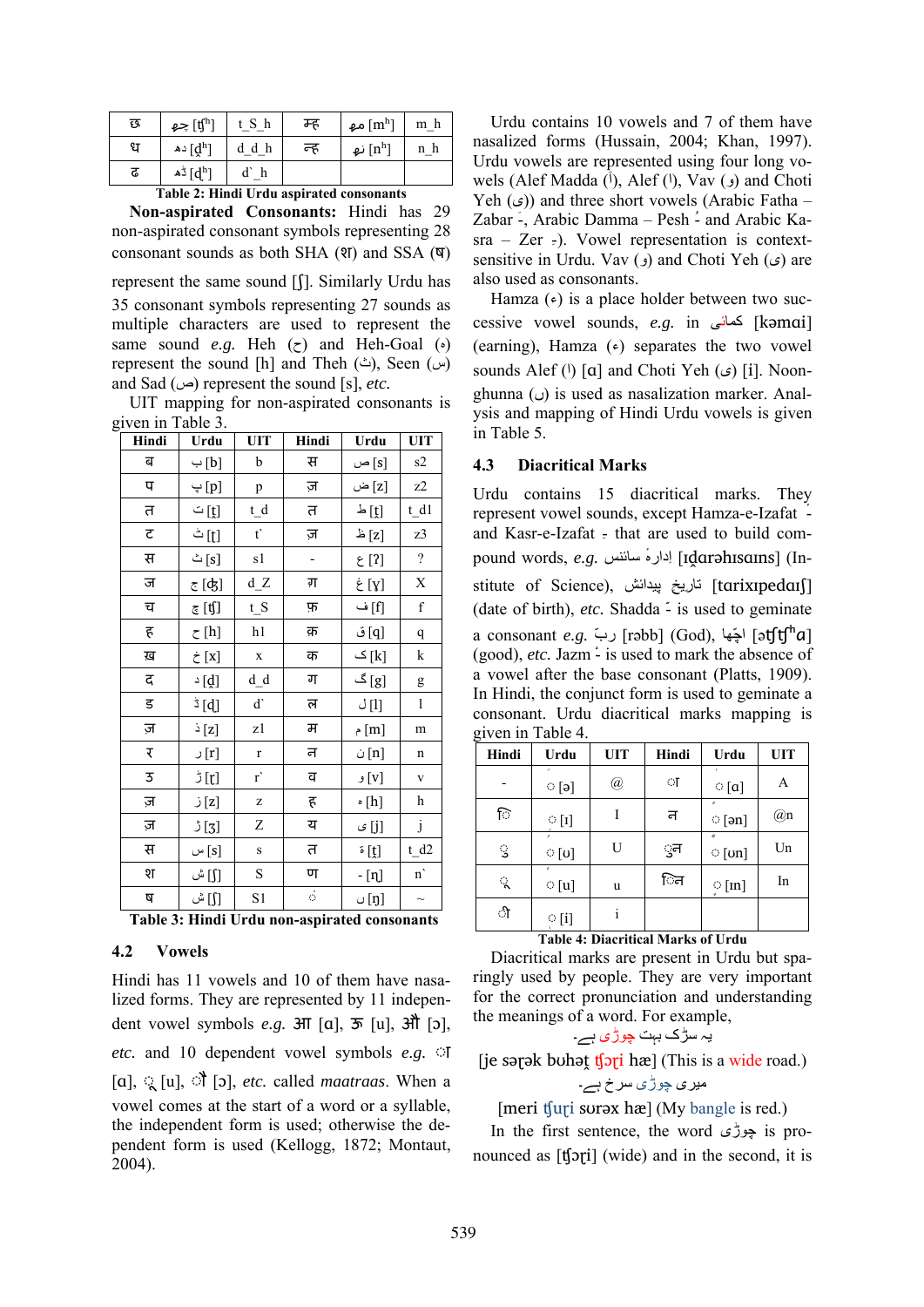pronounced as [ʧuɽi] (bangle). There should be

essential for removing ambiguities, natural language processing and speech synthesis.

Zabar ( $\circ$ ) and Pesh ( $\circ$ ) after Cheh ( $\circ$ ) in above words and correct transcriptions are وڑیَچ) wide) and وڑیُچ) bangle). Thus diacritical marks are

| <b>Vowel</b>  | Urdu                                                                                                                                                                                                                                                                                                                                      | Hindi (UIT)                         |
|---------------|-------------------------------------------------------------------------------------------------------------------------------------------------------------------------------------------------------------------------------------------------------------------------------------------------------------------------------------------|-------------------------------------|
| $\Theta$      | It is represented by Alef (1) + Zabar - at the start of a word $e.g.$ [ab] (now) and by Zabar - in the middle<br>of a word respectively e.g. (1) [rəbb] (God). It never comes at the end of a word.                                                                                                                                       | $\mathcal{H}(\mathcal{Q})$          |
|               | It is represented by Alef Madda (i) at the start of a word e.g. $\omega$ [admi] (man) and by Alef (!) or Alef                                                                                                                                                                                                                             |                                     |
|               | Madda (i) in the middle of a word $e.g.$ [ck] [dxana] (go), المَخْض [bɪlɑxər] (at last). At the end of a word, it is                                                                                                                                                                                                                      |                                     |
| $\mathfrak a$ | represented by Alef (!). In some Arabic loan words, it is represented by Choti Yeh ( $\epsilon$ ) + Khari Zabar - at                                                                                                                                                                                                                      | $3\pi$ or $\circ$ $I(A)$            |
|               | tlahi] اللبي .a. [12] s?la] (Superior) and by Khari Zabar - in the middle of a word e.g. [12] اعلى [12] [16] ا<br>(God).                                                                                                                                                                                                                  |                                     |
|               | It is represented by Alef (۱) + Choti Yeh (م) at the start of a word $e.g.$ این [esar] (sacrifice), ایک [ek] (one),                                                                                                                                                                                                                       |                                     |
|               | etc. and by Choti Yeh (2) or Baree Yeh (2) in the middle of a word e.g. $ $ and $ $ (mine), اندهیرا [mera] (mine), اندهیرا                                                                                                                                                                                                                |                                     |
| e             | [ənd̪ʰerɑ] (darkness), اسے گھر [begʰər] (homeless) etc. At the end of a word, It is represented by Baree Yeh                                                                                                                                                                                                                              | $\overline{v}$ or $\hat{\circ}$ (e) |
|               | $(\le)$ e.g. سارے [sare] (all).                                                                                                                                                                                                                                                                                                           |                                     |
| æ             | It is represented by Alef ( $\theta$ ) + Zabar - + Choti Yeh ( $\epsilon$ ) at the start of a word e.g. $\epsilon$ [xeh] (this) and by Zabar<br>- + Choti Yeh ( $\zeta$ ) in the middle of a word e.g. $\zeta$ [mæl] (dirt). At the end of a word, it is represented by<br>Zabar - + Baree Yeh ( $\angle$ ) e.g. $\rightarrow$ [hæ] (is). | ऐ or ै $(\{)$                       |
|               | It is represented by Alef (1) + Zer = at the start of a word e.g. $\left  \int$ [s] (this) and by Zer = in the middle of a                                                                                                                                                                                                                |                                     |
| 1             | word e.g. المرض [barɪʃ] (rain). It never comes at the end of a word. At the end of a word, it is used as Kasr-e-<br>Izafat to build compound words.                                                                                                                                                                                       | इ or $\widehat{\circ}$ (I)          |
|               | It is represented by Alef (1) + Zer $\epsilon$ + Choti Yeh (c) at the start of a word e.g. [Jiman] (belief) and by                                                                                                                                                                                                                        |                                     |
| $\mathbf{i}$  | Zer = + Choti Yeh (قریب , [qanit] (richness) اخیری . [emiri] (richness) اقریب (Zer = + Choti Yeh (ی) in the middle or at the end of a word ای<br>etc.                                                                                                                                                                                     | ई or ी $(i)$                        |
|               | It is represented by Alef (1) + Pesh - at the start of a word e.g. $\int$ [Uddh and by Pesh - in the                                                                                                                                                                                                                                      |                                     |
| $\mathbf U$   | middle of a word e.g. $\ddot{\omega}$ [mull] (price). It never comes at the end of a word.                                                                                                                                                                                                                                                | $\overline{5}$ or $\Im$ (U)         |
|               | It is represented by Alef (۱) + Pesh $\angle$ + Vav (ونگهتا ) at the start of a word e.g. [ighata] (dozzing) and by                                                                                                                                                                                                                       |                                     |
| u             | Pesh -́ + Vav (و) in the middle or at the end of a word e.g. صُورت [surət] (face), بَاتِ [tərɑzu] (physical bal-                                                                                                                                                                                                                          | $\overline{5}$ or $\mathbb{Q}(u)$   |
|               | ance), etc.                                                                                                                                                                                                                                                                                                                               |                                     |
| $\mathbf{o}$  | It is represented by Alef (1) + Vav (3) at the start of a word e.g. (وجها [6] (1) ofthal (nasty) and by Vav (3) in the                                                                                                                                                                                                                    | ओ or ो (o)                          |
|               | middle or at the end of a word e.g. إبولي [holi] (slowly), جبو [kəho] (say), etc.                                                                                                                                                                                                                                                         |                                     |
| C             | It is represented by Alef (1) + Zabar - + Vav (3) at the start of a word e.g. أوث [5] (hindrance) and by Zabar -                                                                                                                                                                                                                          | औ or ौ (O)                          |
|               | + Vav (و) in the middle or at the end of a word $e.g.$ [mɔt̪] (death).                                                                                                                                                                                                                                                                    |                                     |
| ŗ             | It is represented by a consonant symbol Reh $\left(\right)$ [r] as this vowel is only present in Sanskrit loan words. It is<br>almost not used in modern standard Hindi. It is not present in Urdu as it is used only in Sanskrit loan words.                                                                                             | ऋ or $\mathcal{L}(r1)$              |
|               | Note: In Hindi, Nasalization of a vowel is done by adding Anunasik ( $\ddot{\circ}$ ) or Anusavar ( $\dot{\circ}$ ) after the vowel. Anusavar ( $\ddot{\circ}$ ) is used when                                                                                                                                                             |                                     |
|               | the vowel graph goes over the upper line; otherwise Anunasik ( $\check{\circ}$ ) is used (Kellogg, 1872; Montaut, 2004). In UIT, $\sim$ is added at end of                                                                                                                                                                                |                                     |
|               | UIT encoding for nasalization of all above vowels except the last one that do not have a nasalized form.                                                                                                                                                                                                                                  |                                     |

**Table 5: Analysis and Mapping of Hindi Urdu Vowels**

# **5 HUMT Rules**

In this section, UIT mappings of Hindi Urdu alphabets and contextual rules that are necessary for Hindi-Urdu transliteration are discussed.

# **5.1 UIT Mappings**

UIT mappings for Hindi and Urdu alphabets and their vowels are given in Table  $2 - 5$ . In Hindi, SHA ( $\overline{q}$ ) and SSA ( $\overline{q}$ ) both represent the sound

[ʃ] and have one equivalent symbol in Urdu, *i.e.*

Sheen (ش). To make distinction between SHA (श) and SSA (ष) in UIT, they are mapped on S and S1 respectively. Similarly in Urdu, Seh  $($ <sup> $\dot{\mathsf{c}}$  $)$ ,</sup> Seen (س) and Sad (ص) represent the sound [s] and have one equivalent symbol in Hindi, *i.e.* SA (स). To make distinction among them in UIT,

they are mapped on s1, s and s2 respectively. All similar cases are shown in Table 6.

| IPA | Urdu (UIT)                                          | Hindi (UIT) |
|-----|-----------------------------------------------------|-------------|
|     | $\circ$ (t d), $\frac{1}{2}$ (t d1), $\circ$ (t d2) | त (t d)     |
| S   | ض (s), س $(s)$ (s), س $(s)$ (s2)                    | स $(s)$     |
| Н   | $\tau$ (h1), $\circ$ (h)                            | ह $(h)$     |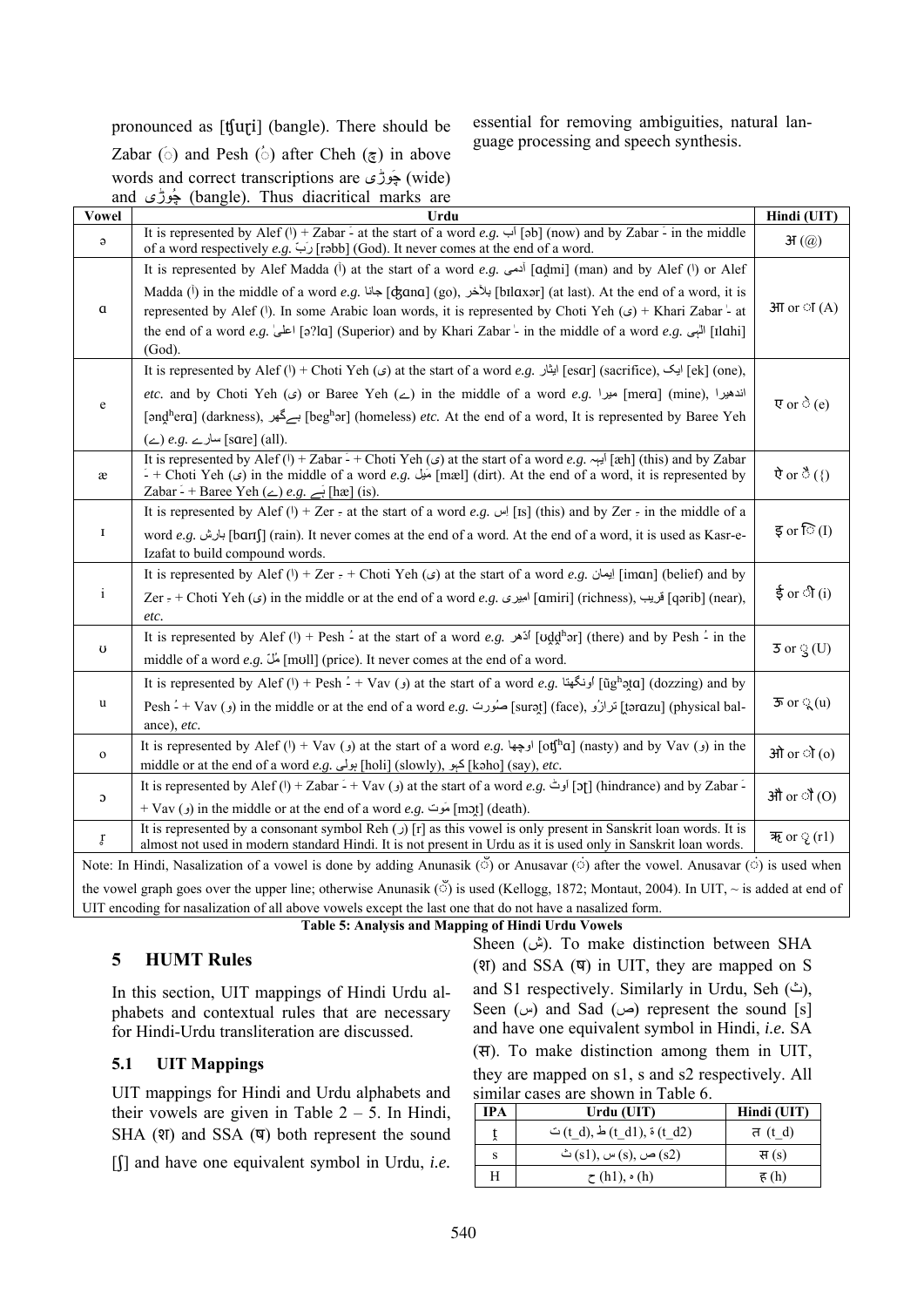| $\zeta$ (z2), $\zeta$ (z2), $\zeta$ (z2), $\zeta$ (z3) | ज़ $(z)$           |
|--------------------------------------------------------|--------------------|
| (S) ش                                                  | श $(S)$ , ष $(S1)$ |
| (r) ر                                                  | र (r), ऋ (r1)      |

**Table 6: Multiple Characters for one IPA**  Multi-equivalences are problematic for Hindi-Urdu transliteration.

UIT is extendable to other languages like English, French, Kashmiri, Punjabi, Sindhi, *etc.* For example, Punjabi has one extra character than

Urdu *i.e.* Rnoon  $\lceil \eta \rceil$  ( $\phi$ ), it is mapped on 'n'' in UIT. Similarly, UIT, a phonetic encoding scheme, can be extended to other languages.

All these mappings can be implemented by simple finite-state transducers using XEROX's XFST (Beesley and Karttunen, 2003) language. A sample XFST code is given in Figure 1.

| read regex [ $\leftrightarrow$ - $\leftrightarrow$ b, $\leftrightarrow$ -> p, $\approx$ -> [d " "Z]]; |
|-------------------------------------------------------------------------------------------------------|
| read regex $[ [ \pi \bullet ] > [ d \cdot ' ' Z \cdot ' ' h ] ]$ ;                                    |
| read regex [ $\rightarrow$ v, $\rightarrow$ $\rightarrow$ j    .#.  ;                                 |
| read regex [ $\rightarrow$ v, $\rightarrow$ -> j    [ <sup>1</sup> ];                                 |
| read regex [ $\circ$ > e    CONSONANTS  ;                                                             |
|                                                                                                       |
|                                                                                                       |
| read regex [ब -> b, प -> p, ज़ -> z, झ -> [d " " Z " " h]];                                           |
| read regex [ $3I > "@", 3II > A, \xi > i    H$ .                                                      |
|                                                                                                       |



Finite-state transducers are robust and time and space efficient (Mohri, 1997). They are a logical choice for Hindi-Urdu transliteration via UIT as this problem could also be seen as string matching and producing an analysis string as an output like finite-state morphological analysis.

### **5.2 Contextual HUMT Rules**

UIT mappings need to be accompanied by necessary contextual HUMT rules for correct Hindi to Urdu transliteration and *vice versa*.

For example, Vav  $(\ell)$  and Choti Yeh  $(\ell)$  are used to represent vowels like [o], [ɔ], [i], [e], *etc.* but they are also used as consonants. Vav  $\epsilon$ ) and Choti Yeh ( $\epsilon$ ) are consonants when they come at the beginning of a word or when they are followed by Alef mada  $(\tilde{I})$  or Alef  $(I)$ . Also, Choti Yeh  $(\circ)$  represents the vowel [e] when it is preceded by a consonant but when it comes at the end of a word and is preceded by a consonant then it represents the vowel [i]. These rules are shown in red colour in Figure 1.

Thus HUMT contextual rules are necessary for Hindi-Urdu transliteration and they can also be implemented as finite-state transducer using XFST. All these rules can't be given here due to shortage of space.

# **6 HUMT System**

The HUMT system exploits the simplicity, robustness, power and time and space efficiency of finite-state transducers. Exactly the same transducer that encodes a Hindi or Urdu text into UIT can be used in the reverse direction to generate Hindi or Urdu text from the UIT encoded text. This two-way power of the finite-state transducer (Mohri, 1997) has significantly reduced the amount of efforts to build the HUMT system. Another very important and powerful strength of finite-state transducers, they can be composed together to build a single transducer that can perform the same task that could be done with help of two or more transducers when applied sequentially (Mohri, 1997), not only allows us to build a direct Hindi  $\leftrightarrow$  Urdu transducer, but also helps to divide difficult and complex problems into simple ones, and has indeed simplified the process of building the HUMT system. A direct Hindi  $\leftrightarrow$ Urdu transducer can be used in applications where UIT encoding is not necessary like Hindi-Urdu MT system.

The HUMT system can be extended to perform transliteration between two or more different scripts used for the same languages like Kashmiri, Kazakh, Malay, Punjabi, Sindhi, *etc.* or between language pairs like English–Hindi, English–Urdu, English–French, *etc.* by just introducing the respective transducers in the Finite-state Transducer Manager of the HUMT system to build a *multilingual machine transliteration system*.

> Hindi or Urdu Unicode text





In the HUMT system, Text Tokenizer takes the input Hindi or Urdu Unicode text, tokenizes it into Hindi or Urdu words and passes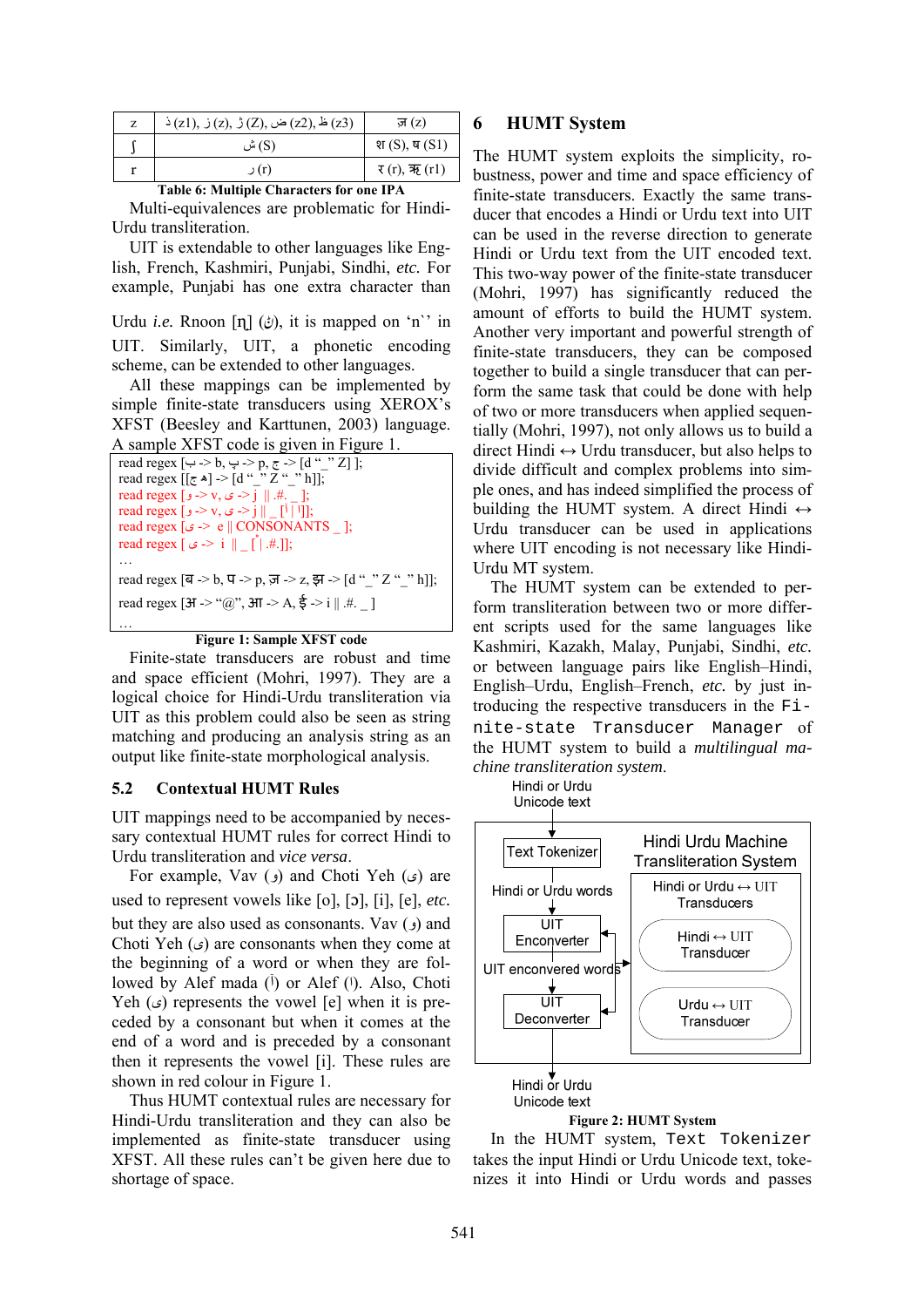them to UIT Enconverter. The enconverter enconverts Hindi or Urdu words into UIT words using the appropriate transducer from Finitestate Transducers Manager, *e.g.* for Hindi words, it uses the Hindi  $\leftrightarrow$  UIT transducer. It passes these UIT encoded words to UIT Deconverter, which deconverts them into Hindi or Urdu words using the appropriate transducer from Finite-state Transducers Manager in reverse and generates the target Hindi or Urdu text.

### **6.1 Enconversion of Hindi-Urdu to UIT**

Hindi  $\leftrightarrow$  UIT transducer is a composition of the mapping rules transducers and the contextual rules transducers. This is clearly shown in figure 3 with a sample XFST code.

| clear stack                                                                                                        |
|--------------------------------------------------------------------------------------------------------------------|
| set char-encoding UTF-8                                                                                            |
| define CONSONANTS $[\bar{\sigma}   \bar{u}   \bar{\pi}   \bar{u}   \bar{\tau}]$ $[\bar{\sigma}   \bar{\sigma}]$ ;  |
| read regex $[\mathbb{Q} \rightarrow J, \circ : \rightarrow h, \circ \rightarrow 0];$                               |
| read regex [क -> k, ख -> [k "_" h], ग -> g, घ -> [g "_"                                                            |
| h], $\overline{s}$ -> [n "@" g], $\overline{u}$ -> [t "_" S], $\overline{\mathfrak{B}}$ -> [t "_" S "_" h]];       |
| read regex [[क $\circ$ क] $\rightarrow$ [k k], [क $\circ$ ख] $\rightarrow$ [k k "_" h],                            |
| $[\mathbb{J} \circ \mathbb{J}]$ -> $[g g]$ , $[\mathbb{J} \circ \mathbb{J}]$ -> $[g g \circ \mathbb{J} \circ h]$ ; |
|                                                                                                                    |
| read regex [[क ि] $\rightarrow$ [k h], [न] $\rightarrow$ [n A], [य े] $\rightarrow$ [j h],                         |
| $[\vec{q} \; \vec{0}] \; \rightarrow [\vec{v} \; \vec{h}] \;    \; . \# . \;  \; . \# .]$ ;                        |
| compose net                                                                                                        |

**Figure 3: Sample code for Hindi ↔ UIT Transducer** 

How the HUMT system works is shown with the help of an example. Take the Hindi sentence:

# फ़ाख़ता मुहबत और अमन का िनशान है

[fɑxəṱɑ mʊhəbəṱ ɔr əmən kɑ nɪʃɑn hæ]

(Dove is symbol of love and peace)

This sentence is received by the Text Tokenizer and is tokenized into Hindi words, which are enconverted into UIT words using the mapping and the contextual rules of Hindi  $\leftrightarrow$ UIT transducer by the UIT Enconverter. The Hindi Words and the UIT enconversions are given in Table 7.

| <b>Hindi Words</b> | UIT             |
|--------------------|-----------------|
| फ़ाख़ता [faxət̪a]  | $fAx@t$ dA      |
| मुहबत [muhəbət̪]   | mUh@b@t_d       |
| और [ɔr]            | Оr              |
| अमन [əmən]         | $(a)$ m $(a)$ n |
| का [ka]            | kA              |
| निशान [nɪʃɑn]      | nISAn           |
| है [hæ]            | Нł              |
|                    |                 |

**Table 7: Hindi Words with UIT** 

#### **6.2 Deconversion of UIT to Hindi-Urdu**

For the deconversion, Hindi  $\leftrightarrow$  UIT or Urdu  $\leftrightarrow$ UIT transducer is applied in reverse on the UIT enconverted words to generate Hindi or Urdu words. To continue with the example in the previous section, the UIT words are deconverted into the Urdu words by the UIT Deconverter using Urdu  $\leftrightarrow$  UIT transducer in reverse. The Urdu words are given in table 8 with the Hindi and the UIT words.

| Hindi             | UIT       | Urdu   |
|-------------------|-----------|--------|
| फ़ाख़ता [faxət̪a] | fAx@t dA  | فاختا  |
| मुहबत [muhabat]   | mUh@b@t_d | مُحبت  |
| और [ɔr]           | 0r        | او ر   |
| अमन [əmən]        | @m@n      | امن    |
| का [ka]           | kA        | $\sim$ |
| निशान [nɪʃɑn]     | nISAn     | نشان   |
| है [hæ]           |           |        |

**Table 8: Hindi, UIT and Urdu Words** 

Finally, the following Urdu sentence is generated from Urdu words.

فاختا مُحبت اَور امن کا نِشان ہَے

Here the word फ़ाख़ता [faxata] (Dove) is transliterated wrongly into 'فاختا 'because the vowel [ɑ] at the end of some Urdu words (borrowed from Persian language) is transcribed with help of Heh-gol  $[h]$  ( $\circ$ ). This phenomenon is a problem for Hindi to Urdu transliteration but not for Urdu to Hindi transliteration.

### **7 Evaluation Experiments and Results**

For evaluation purpose, we used a Hindi corpus, containing 374,150 words, and an Urdu corpus with 38,099 words. The Hindi corpus is extracted from the Hindi WordNet<sup>2</sup> developed by the Resource Center for Indian Language Technology Solutions, CSE Department, Indian Institute of Technology (IIT) Bombay, India and from the project CIFLI (GETALP-LIG<sup>3</sup>, University Joseph Fourier), a project for building resources and tools for network-based "linguistic survival" communication between French, English and Indian languages like Hindi, Tamil, etc. The Urdu corpus was developed manually from a book titled "خلَّامت كده" [zʊlmət kəda]. The Hindi-Urdu corpus contains in total 412,249 words.

The HUMT system is an initial step to build Urdu resources and add Urdu to the languages of

 $^{2}$  http://www.cfilt.iitb.ac.in

<sup>3</sup> http://www.liglab.fr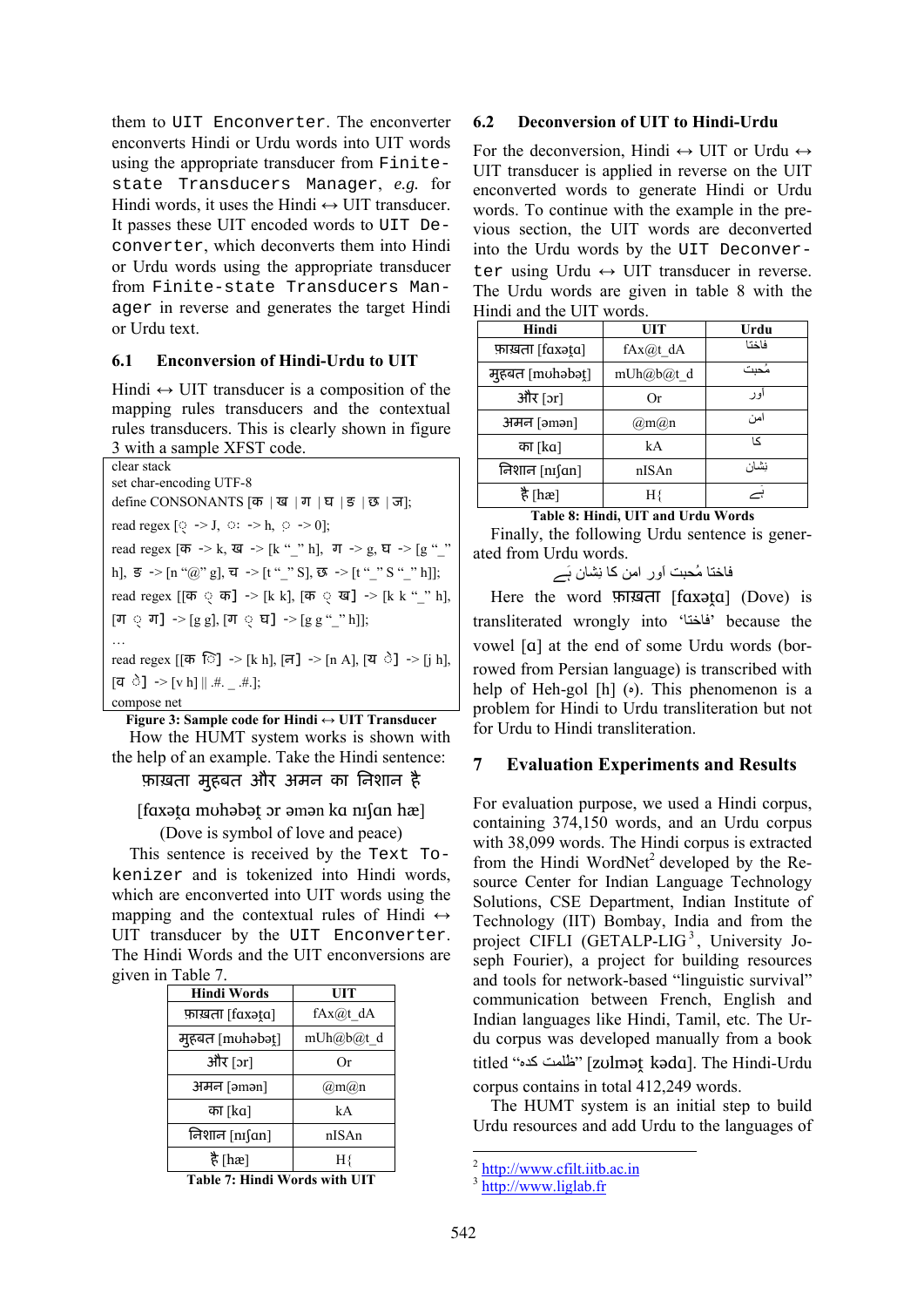SurviTra-CIFLI (Survival Translation) (Boitet et al, 2007), a multilingual digital phrase-book to help tourists for communication and enquiries like restaurant, hotel reservation, flight enquiry, etc.

To reduce evaluation and testing efforts, unique words are extracted from the Hindi-Urdu corpus and are transliterated using the HUMT system. These unique words and their transliterations are checked for accuracy with the help of dictionaries (Platts, 1911; Feroz).

## $7.1$  **Urdu**  $\rightarrow$  Hindi Transliteration Results

While transliterating Urdu into Hindi, multiple problems occur like multi-equivalences, no equivalence, missing diacritical marks in Urdu text. For example, Sheen [f] (ش) can be transliterated in Hindi into SHA  $\lceil \frac{1}{2} \rceil$  (श) or SSA  $\lceil \frac{1}{2} \rceil$  ( $\lceil \frac{1}{2} \rceil$ ) that are present in 7,917 and 6,399 corpus words respectively. Sheen [ $\int$ [] (ش) is transliterated into SHA  $\int$ [ $\int$ ] (श) by default. Thus, 6,399 words containing SSA [ʃ] (ष) are wrongly transliterated into Hindi using HUMT. Urdu to Hindi multi-equivalences cases are given in Table 9 with their frequencies.

| Urdu  | <b>Hindi (corpus Frequency)</b>  |  |
|-------|----------------------------------|--|
| ∏ آ ش | श (7917), ष (6399)               |  |
| rl] ر | $\mathfrak{r}(79,345)$ , ऋ (199) |  |

**Table 9: Urdu → Hindi Multi-equivalences**

Some Hindi characters do not have equivalent characters in Urdu, *e.g.* NNA [ɳ] (ण), retroflexed version of [n], has approximately mapped onto Noon [n] (i). This creates a problem when a word actually containing NNA  $\left[\eta\right]$  ( $\overline{v}$ ) is transliterated from Urdu to Hindi. No-equivalence cases are given in Table 10.

| Urdu | Hindi (corpus Frequency)     |  |
|------|------------------------------|--|
|      | ण $(4744)$                   |  |
|      | $\mathfrak{F}\left(0\right)$ |  |
|      | স $(532)$                    |  |

### **Table 10: Urdu → Hindi No-equivalences**

Missing diacritical marks is the major problem when transliterating Urdu into Hindi. The importance of diacritical marks has already been explained in section 4.3. This work assumed that all necessary diacritical marks are present in Urdu text because they play a vital role in Urdu to Hindi transliterations. Results of Urdu to Hindi transliteration are given in Table 11.

|                     | <b>Error Words</b> | Accuracy |  |
|---------------------|--------------------|----------|--|
| Corpus              | 11.874             | 97.12%   |  |
| <b>Unique Words</b> | 23                 | 98.54%   |  |
|                     | --                 |          |  |

**Table 11: Urdu → Hindi Transliteration Results**

### **7.2 Hindi → Urdu Transliteration Results**

Hindi  $\rightarrow$  Urdu transliteration also have multiequivalences and no-equivalence problems that are given in Table 12.

| Hindi | Urdu (corpus Frequency)                     |  |
|-------|---------------------------------------------|--|
| ਜ਼    | $(41,751)$ , $\pm$ (1312)                   |  |
| स     | (86) ٹ ,(751) ص ,(53,289) س                 |  |
| ह     | $(72,850), \tau(1800)$                      |  |
| ज     | (2) ڑ ,(215) ظ ,(228) ذ ,(1489) ض ,(2551) ز |  |
|       | (2857)                                      |  |

**Table 12: Hindi → Urdu Multi & No equivalences** Results of Hindi to Urdu transliteration are given in Table 13.

|                                                            | <b>Error Words</b> | Accuracy |  |  |
|------------------------------------------------------------|--------------------|----------|--|--|
| Corpus                                                     | 8.740              | 97.88%   |  |  |
| <b>Unique Words</b>                                        | 1400               | 83.41%   |  |  |
| Table 13: Hindi $\rightarrow$ Urdu Transliteration Results |                    |          |  |  |

Interestingly, Hindi to Urdu conversion is 14.47% less accurate on the unique words as compared to its result on the corpus data that is a contrasting fact for the reverse conversion.

The HUMT system gives 97.12% accuracy for Urdu to Hindi and 97.88% accuracy for Hindi to Urdu. Thus, the HUMT system works with 97.50% accuracy.

### **8 Future Implications**

Hindi-Urdu transliteration is one of the cases where one language is written in two or more mutually incomprehensible scripts like Kazakh, Kashmiri, Malay, Punjabi, Sindhi, *etc.* The HUMT system can be enhanced by extending UIT and introducing the respective finite-state transducers. It can similarly be enhanced to transliterate between language pairs, *e.g.* English-Arabic, English-Hindi, English-Urdu, French-Hindi, *etc.* Thus, it can be enhanced to build a *multilingual machine transliteration system* that can be used for *cross-scriptural transliteration* and MT.

We are intended to resolve the problems of multi-equivalences, no-equivalences and the most importantly the restoration of diacritical marks in Urdu text that are observed but left unattended in the current work. Restoration of diacritical marks in Urdu, Sindhi, Punjabi, Kashmiri, *etc.* texts is essential for word sense disambiguation, natural language processing and speech synthesis of the said languages.

The HUMT system will also provide a basis for the development of *Inter-dialectal* translation system and MT system for *surface-close* languages like Indonesian-Malay, Japanese-Korean,